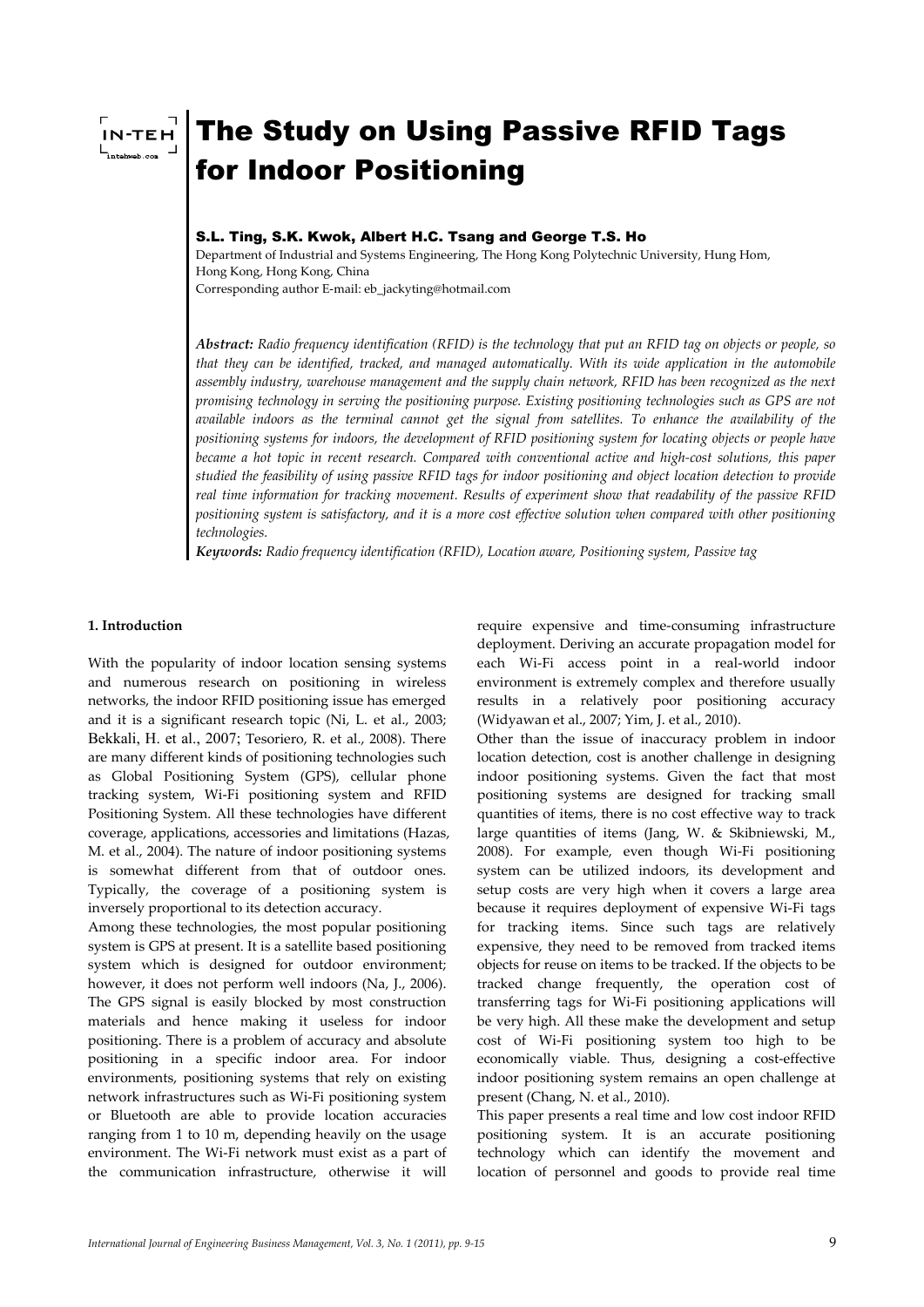information that supports Location‐Based Services (LBS). To offer a low cost indoor positioning solution for locating large number of items, passive tags are chosen rather than active ones. To study the effectiveness of using passive RFID as the positioning technology, experiments are conducted in a laboratory under a controlled environment.

# **2. Literature Review**

Positioning is an important function in many areas, such as land surveying, aviation, aeronautic, robotic, or virtual and augmented reality. In the aspect of LBS, positioning systems need to provide considerable coverage and to allow the location of mobile users with small mobile devices or badges (D'Roza, T. & Bilchev, G., 2003). As stated by Yu, K. et al. (2009), LBS is a concept that denotes applications integrating geographic location (i.e., spatial coordinates) with the general notion of services. Examples of such applications include emergency services, car navigation systems, tourist tour planning, or "yellow maps" (combination of yellow pages and maps) information delivery. Traditionally, location information has typically been derived by a device and with the help of a satellite system (i.e. a GPS receiver). However, such satellite system lacks the capability in achieving high coverage and positioning precision in indoor environments. Indeed, indoor positioning systems (generally?) require cost‐intensive installations and are (often?) restricted to buildings or even some rooms inside a building. Stimulated by attempts to provide accurate indoor LBSs, interest in the role played by RFID in such applications has started to grow in the late 1990s. A new type of location detection technology and new market interest in data services was heavily researched nowadays (Koyuncu, H. & Yang, S., 2010).

RFID technology is a non‐contact and automatic identification technology that uses radio signals to identify, track, sort and detect a variety of objects including people, vehicles, goods and assets without the need for direct contact (as required in magnetic stripe technology) or line of sight contact (as required in bar code technology). RFID technology can track the movements of objects through a network of radio enabled scanning devices over a distance of several meters (Kwok, S. et al., 2007; Kwok, S. et al., 2008). With such benefits, numerous researchers attempted to use RFID technology in positioning. Fu, A. & Retscher, G., (2009) introduced three common methods (namely cell‐based positioning, trilateration, and location fingerprinting) in locating RFID tagged objects. For example, Zhou, Y. et al. (2007) designed a new artificial landmark‐based location detection system for mobile robots navigating in indoor environments based on the principle of triangulation. Such location detection system functions like an indoor GPS. Using the trilateration as the positioning technique, Daito, M. & Tanida, N., (2008) applied the location

detection system in identifying the position of a victim for disaster rescue. Regarding the highest positioning accuracy, Mori, T. et al. (2008) utilized location fingerprinting method to determine the location of a targeted object in an unknown place. However, all the above studies involve the use of active RFID tags for positioning purposes, whereas this paper attempts to employ a passive solution (which is cheaper and more cost‐effective), to serve the purpose.

## **3. Research Methodology**

The research methodology of this study has three phases: evaluating the performance of passive tags, design of the data collection model, and development of the location estimation model for the RFID positioning system by means of passive tags.

# *3.1 Study on Tag Performance*

Different RFID tags operate at a variety of frequencies. In the selection of tags, the general performance and characteristics associated with the permitted frequencies of operation must be considered first. Factors such as attenuation, cross paths of signals and interference from other RFID tags, RFID readers and RF devices, may affect the communication between the tags and RFID readers. Different types of physical objects with RFID tags attached might also affect the performance of tags. Therefore, a preliminary study has to be done on RFID tag and reader to find out the maximum distance at which a tag can be read. In order to determine the performance profile of a passive RFID tag, the Received Signal Strength Indication (RSSI) and the corresponding distance have to be measured. As stated by Zhao, J. et al. (2006), RSSI refers to the power of a received radio signal. It is expected that the RSSI of a passive tag is inversely proportional to its distance from the reader. Thus, the distance of an object from a reader, and in turn the object's position can be determined accordingly.

# *3.2 Design of RFID Data Collection Model*

The RFID signals (i.e. RSSI) of an object attached with a passive tag is automatically detected and recorded in the database for location detection. The selected area for carrying out the experiments would be divided equally into cells formed by a grid. Four RFID readers will be installed at each corner of the selected area. Each RFID reader has an interrogation range which is defined as the maximum distance at which the reader can recognize a tag. In the example shown in Fig. 1, one reader can only cover around one‐fourth of the selected area. Thus, in this case four RFID readers are required in total. In addition, the number of readers required will increase for larger areas. When an object with an RFID passive tag is placed inside one of the cells, the RFID readers will first detect the tag. A passive tag derives its power from the signals it receives from the reader and produces a signal back to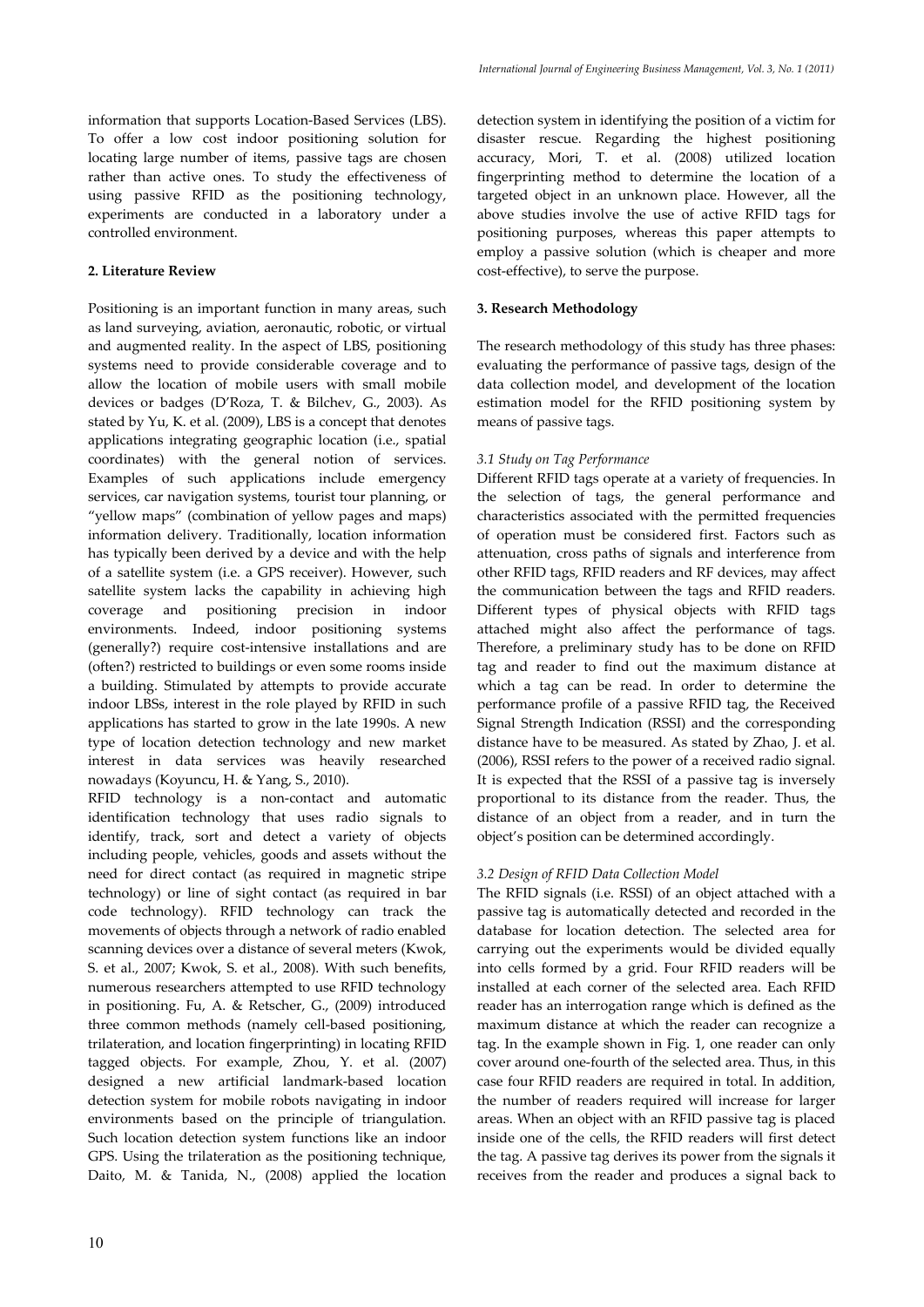

Fig. 1. Four readers are required for total coverage of the given area

the reader. The strengths of the RSSI received by the RFID readers are collected. Each of the four RFID readers will record the specific RSSI of the tag within corresponding cell and such data are stored in a database. As the RFID positioning system is expected to be two-dimensional, data of RSSI picked up by the various RFID readers will be taken at a specific height. For example, if the selected area is divided into 36 cells, the RSSI of that many position points will have to be recorded. This data collection procedure will be repeated six times to find the average RSSI value of each position point to each of the four readers.

After collecting data six times, the average value of a specific position point's RSSI to each of the four readers is calculated. The average RSSI is used to form a Look‐Up Table (LUT) that relates the average RSSI of a specific position point to each RFID reader. An example of a LUT is shown in Fig. 2.

#### 3.3 *Location Estimation Model*

Upon completion of data collection and construction of the LUT, the system can be used to determine the position of the object affixed with a passive tag. When an object is placed inside one of the cells in the RFID covered

| Grid              | <b>Reader 1</b> | <b>Reader 2</b> | <b>Reader 3</b> | Reader 4 |
|-------------------|-----------------|-----------------|-----------------|----------|
| Grid <sub>1</sub> | 12250           | 37015           | 43110           | 55040    |
| Grid <sub>2</sub> | 17460           | 35208           | 46832           | 53982    |
| Grid <sub>3</sub> | ٠.              | $\cdots$        | $\mathbf{r}$    |          |
| Grid 4            | $\sim$          | м.              | 25              | $\sim$   |
| a.                | - 11            | $\mathbf{a}$    | $\mathbf{a}$    | $\sim$   |
| M.                | - 11            | $\sim$          | 燃料              | $\sim$   |
| Grid 48           | 53958           | 36392           | 44918           | 13487    |

Fig. 2. Example of a Look‐Up Table (LUT)

zone, the signal strength of the object with passive tag will be detected. The four RFID readers will detect their corresponding RSSI of the tagged object. As shown in Fig. 3, when an object is placed in one of the cells, the object will be detected and the four specific RSSI corresponding to the readers will be recorded in the database. Euclidean distance is employed to compare its average RSSI obtained from the four readers and the values in the LUT. The Euclidean distance is computed as follows:

Euclidean Distance 
$$
(x_i, x_j)
$$
 =  $\sqrt{\left(\sum_{d=1}^k |x_{id} - x_{jd}|^2\right)}$  (1)

where *xi* is the average RSSI of cell *i* read from LUT, and  $x_i$  is the average RSSI of the detected object at an unknown cell the position of which is to be determined; *d* is an index that indicates the identity of a reader

The smallest value of the Euclidean distance will be used as the criteria for determining the current position of the object. The smallest value of the Euclidean distance is calculated for a cell, the higher possibility that the position of the detected object is located at that cell. For example, when an object is placed inside the Cell 18, the RSSI of the tag to the four RFID readers will be recorded. The result will then be compared with the values of all cells in the LUT by the Euclidean distance. The one that is closer to the tagged object will have a smaller Euclidean distance. The cell that contains the detected position of the object is shown in red color (Fig. 4).

## **4. Experimental Setup**

In order to study the performance and readability of using passive RFID tags for positioning purposes, an experiment was conducted at a laboratory of the Hong Kong Polytechnic University. The experimental area is a square sized  $3m \times 3m$ . It was divided into a grid of nine cells. As shown in Fig. 5, each cell of the three by three grid RFID Positioning System is  $1m \times 1m$ .

Several hardware devices such as four readers and four antennas were linked to form a network for the positioning system,. They are connected with the



Fig. 3. Example of an object in an RFID covered zone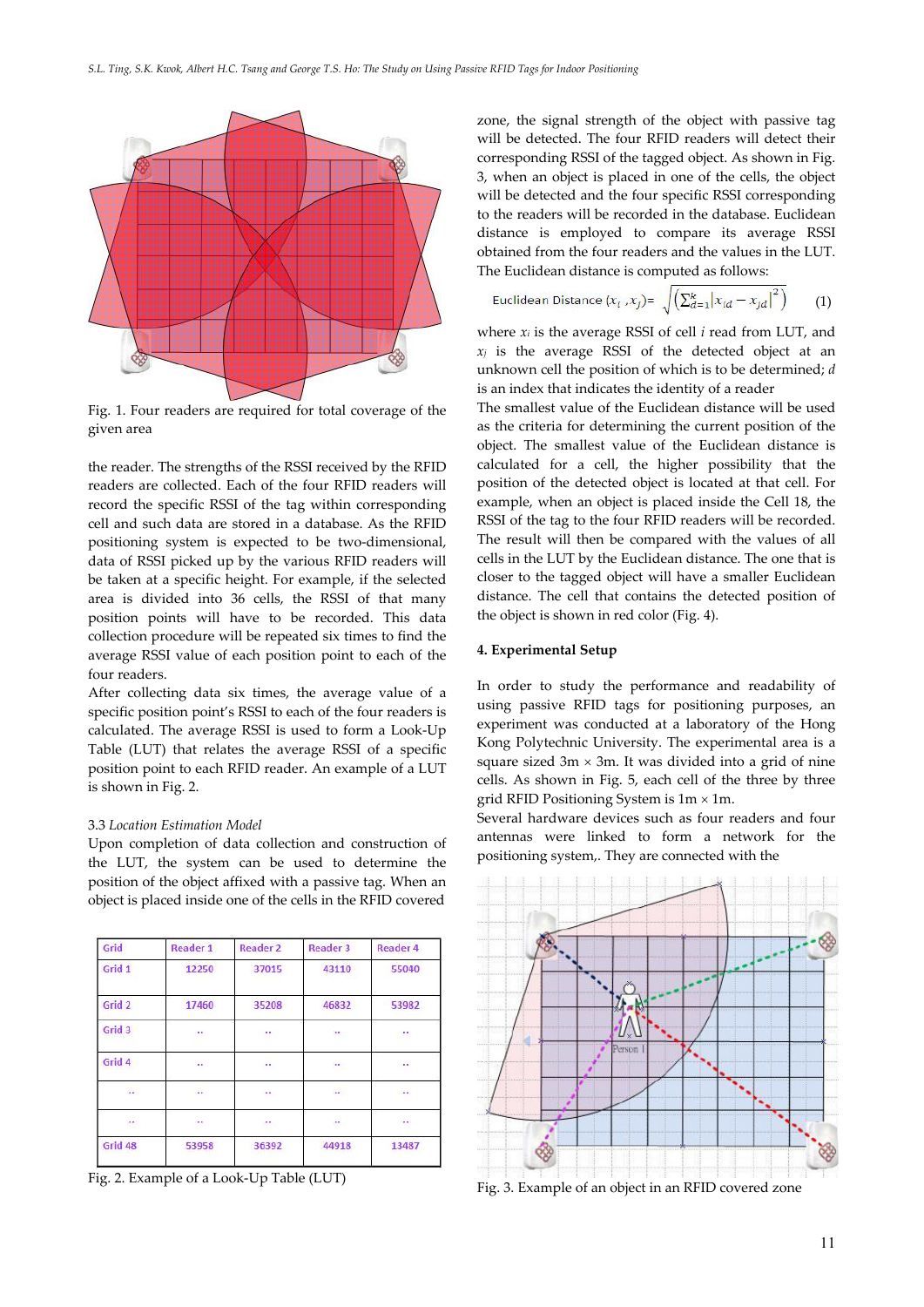

Fig. 4. Screen capture of an RFID Positioning System

middleware for data processing. Alien ALR‐9900 Enterprise Reader is chosen as the reader of this experiment. The four readers required by this system were installed at the top of each corner of the selected area.

#### *4.1 Study on Tag Performance in the Selected Area*

A study was conducted to determine the maximum read range of the reader for detection of a passive tag. In the preliminary study, a passive tag was placed at a distance of 0.5m in front of an RFID reader. Then, the distance was changed at increments of 0.2m until 9m was reached. The result, as illustrated in Fig. 6, shows that the response rate of the reader is nearly 100% between 0m to 3m. From 3m onwards, the response rate drops sharply from 100% to 20% when 6m is reached. . Finally, it continuously decreased to 0% after 8m. Thus, the expected read range of the reader is 8m.

#### *4.2 Preliminary Study*

Configuration of the hardware items will affect the rate of reading the signal strength and accuracy. If these items are not installed properly, the experiment as well as the positioning result may not be accurate. Therefore, in order to improve readability, the height of the object with passive tag, and the orientation of the reader facing the selected area are taken into consideration before the design of data collection model.

Height of the object being tracked

The object with passive RFID tags is placed at heights of 0.75m, 1m and 1.25m respectively above ground. At heights of 0.75m and 1.25m, some cells will become blind



Fig. 5. Layout of the 3 by 3 Grid RFID Positioning System



Fig. 6. Tag readability performance on the selected area

spots and cannot be detected by the readers. Only at the heights of 1m, the object can be reliably detected by the RFID readers. Therefore, the height of 1m was chosen.

Orientation of the reader

In order to cover the whole area of the selected zone for positioning, the readers must be oriented to the centre of the area.

#### *4.3 RFID Data Collection Model*

Data collection for the positioning system will be discussed in this section. The aim of collecting RSSI of a tagged object to the various readers is to calculate the average RSSI for each cell and hence to form the LUT. The steps of building the data collection model are described below.

**STEP 1:** Place the object with passive tags at Cell 1 at 1m height.

**STEP 2:** Record the corresponding RSSI of the tags to each of the four readers for 15 seconds. The data will be automatically stored in the database. Two conditions may occur when the data are collected:

**Sub‐step 2‐1:** If the system can get 20 readings of RSSI of the object within 15 seconds, it will stop and show the result.

**Sub‐step 2‐2:** If the system cannot get 20 readings of RSSI of the object within 15 seconds, it will continue to take data for another 15 seconds until 20 readings have been collected. The maximum time allowed for taking the data for Cell 1 is 1 minute. If the system cannot collect enough data, then this cell will not be available for position detection.

**STEP 3:** Repeat STEP 2 for six times to obtain an average value that will be used as the fixed RSSI value of Cell 1 in the LUT.

**STEP 4:** Repeat all the steps above for the remaining 8 cells. Finally, six readings of RSSI for each of Cells 1 to 9 will be stored in the database.

# *4.4 LUT Formation*

After collecting the six sets of data, the system will calculate the average RSSI for each cell. After the average RSSI values of each cell picked up by the four readers have been determined, they will be used to form the LUT. Fig. 7 shows the average RSSI of each cell to the four readers for the 9‐Cell Positioning System.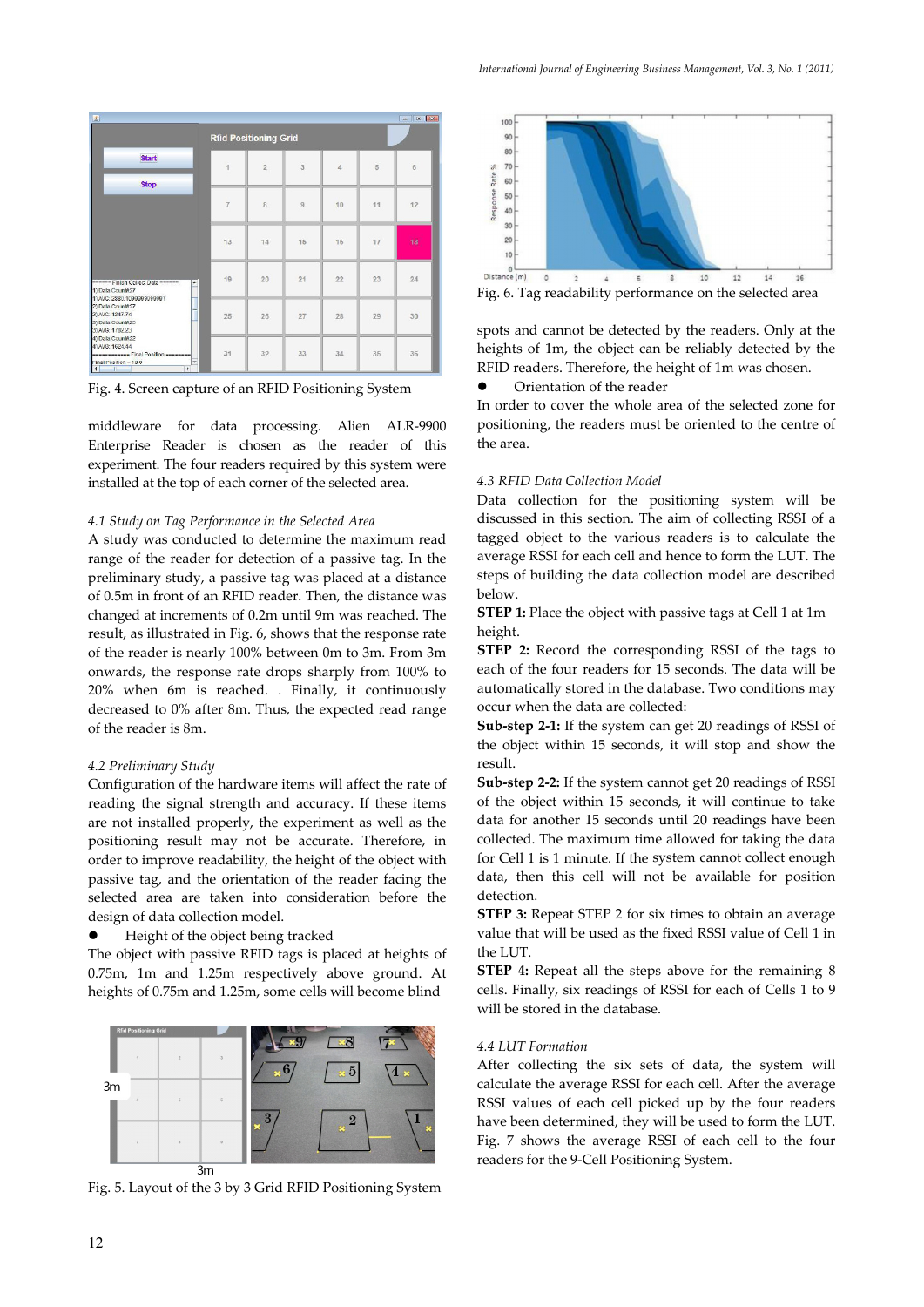|                   | Reader 99 |         | Reader 100 Reader 101 Reader 98 |         |
|-------------------|-----------|---------|---------------------------------|---------|
| Grid <sub>1</sub> | 1957.23   | 3162.41 | 2242.75                         | 701.67  |
| Grid <sub>2</sub> | 2280.79   | 979.66  | 1248.12                         | 1067.18 |
| Grid <sub>3</sub> | 2239.92   | 1055.99 | 1117.32                         | 1076.02 |
| Grid <sub>4</sub> | 1359.02   | 2675.14 | 4418.33                         | 1682.80 |
| Grid <sub>5</sub> | 620.07    | 1487.20 | 1346.76                         | 1313.04 |
| Grid <sub>6</sub> | 2071.36   | 1301.99 | 1320.56                         | 1283.70 |
| <b>IGrid</b> 7    | 2159.65   | 1401.46 | 3269.13                         | 1440.50 |
| Grid <sub>8</sub> | 1559.74   | 1668.47 | 1945.65                         | 2241.71 |
| Grid <sub>9</sub> | 2945.15   | 1303.77 | 1496.75                         | 1426.48 |

Fig. 7. LUT of the 9‐Cell Positioning System

# *4.5 Location Estimation*

When an object is placed inside one of the cells within the selected experimental area, the 9‐Cell RFID Positioning System will notify the RFID readers and then record the RSSI of the object picked up by the four readers. From the LUT, each cell has a fixed set of four average values of RSSI. The system will then calculate the Euclidean distance of that object to the readers. The cell that has the smallest Euclidean distance would mean that it is nearest to the current position of the detected object. The result is shown in Fig. 8.

# **5. Performance Evaluation**

Fig. 9 shows the testing result of the trials. It shows that the RFID positioning system can correctly determine 7 positions out of 9 in 10 trials. For Position 2, the system determines it as Position 3 in 3 out of 10 trials. For Position 3, the system determines it as Position 2 in 3 out 10 trials. Amongst the 90 trials for all the cells in the positioning system, 6 trials are incorrect. Therefore, the overall accuracy for the RFID Positioning System is (90−6)/90×100% = 93%, which is a satisfactory result in using passive RFID for positioning purposes.

# **6. Discussion**

Accuracy of the RFID Positioning System is 93% which is a high accuracy rate. Due to the limited time for taking data and conducting the trials, only 10 trials were made in each cell. If more readings of each cell are taken, the resulting average RSSI will be close to the current RSSI of the detected object as the outliers will be eliminated. Thus, accuracy will improve. In addition, the system in this study wrongly determines the position of the object in two adjacent cells. For example, it locates Cell 2 as Cell 3 in 3 out of 10 trials, and vice versa. It is expected the longer distance between the cells and the corresponding reader, the weaker will be the signal strength. But our result indicated the relationship between the signal strength of the grid recorded by the reader is not in direct proportion to their distance. The main reason of that is due to the high degree of similarity of the average RSSI of Grid 2 and Grid 3. Sine the similarity of the average RSSI



Fig. 8. Result displayed by the RFID Positioning System



Fig. 9. Results of the trials for the 9‐Cell RFID Positioning System

(○ represents "Correct Position" and ● represents "Incorrect Position"; if the system cannot determine the object's position, ● will be listed at the space under that trial)

of Gird 2 and Gird 3, the Euclidean distance calculated by the system will be similar. As the criteria used to determine the position is the shortest Euclidean distance of a grid when compared to the current position of the detected object, thus, the system determine Grid 2 as Grid 3 for 3 out of the 10 trials. To address this issue, it is suggested that more trials should be conducted to build the LUT and divided the selected area into more number of grids for capturing the RSSI.

The main objective of this study is to design a cost effective as well as low cost solution for indoor positioning. Therefore, the satisfactory results of tag readability show that using passive tags instead of expensive active tags is promising. The current cost of passive RFID tags is around HKD \$2 each while that of active RFID tags is about HKD \$100 each. Therefore, if passive RFID is selected, the cost of acquiring RFID tags for positioning will be more affordable. Furthermore,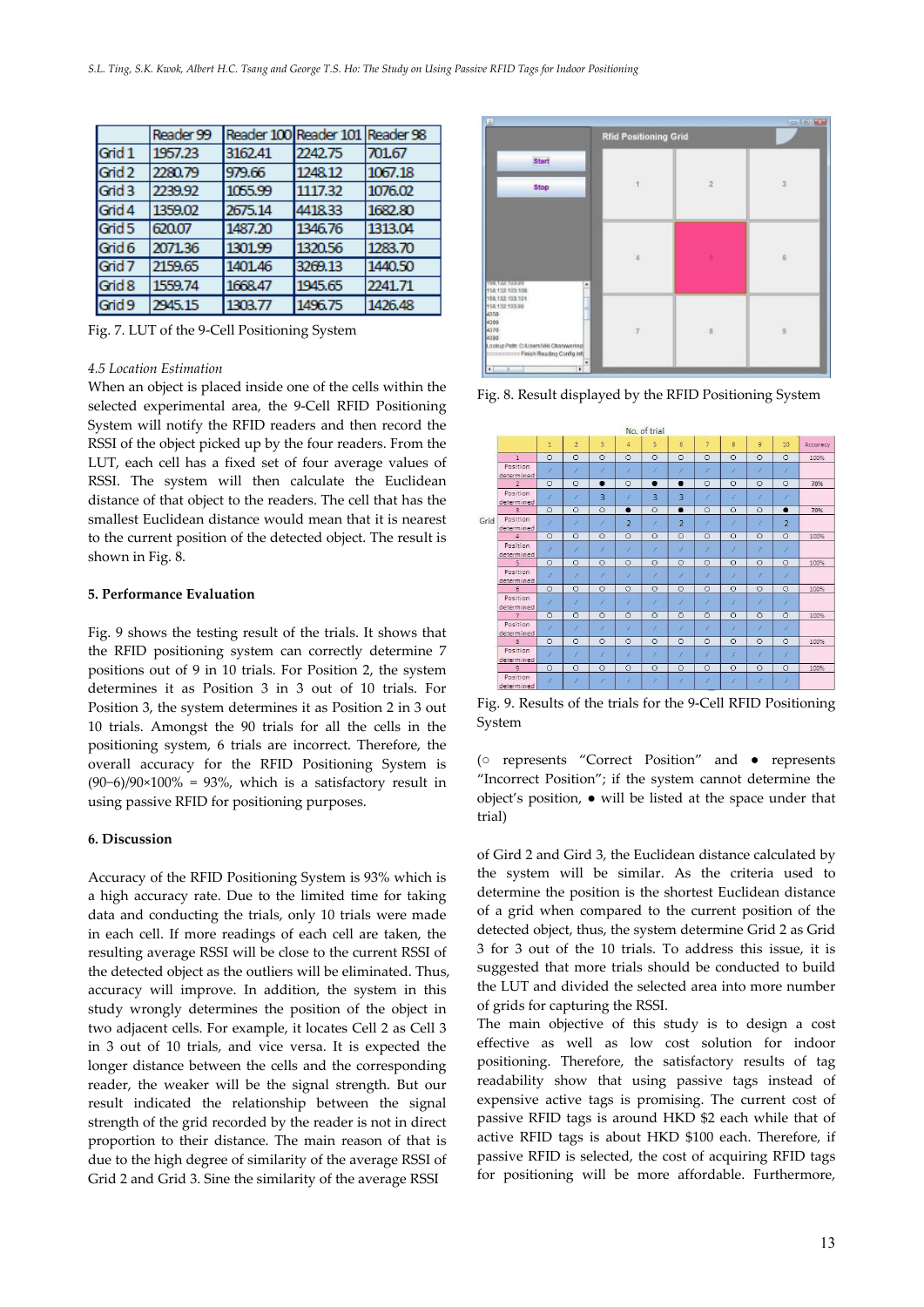Read‐Only tags are chosen in which the tag ID is burned into the tag during the manufacturing process, lowering the cost even further. Due to the low cost of passive tags, the positioning system using passive RFID tags can be implemented for large‐scale deployments. A passive tag does not require a battery, in which it uses some of the RF energy transmitted by a reader through its antenna to power its circuitry. As energy is collected from the antennas and no power source is required, the operating cost for replacing the battery is eliminated. Also, because the passive tag contains no battery, its lifespan is unlimited. Therefore, passive tags have a lower overall cost due to lower acquisition costs and longer tag life.

# **7. Conclusion**

The feasibility of employing passive RFID tags for positioning detection has been studied. The conclusions are summarized in four parts as follows.

The trend of the indoor RFID Positioning System

RFID has been widely applied in supply chain for tracking goods, the technology of RFID applications is quite mature, and there is a trend of developing positioning systems to meet the demands of indoor location sensing applications, driving more research topics on RFID positioning issues. Therefore, there is a need to develop a positioning system that employs RFID technology.

Principle of the indoor RFID Positioning System

This Passive RFID Positioning System is based on RSSI which is a measurement of the power present in a received radio signal to determine the location of an object with passive tags. Through the relationship between the distance and the signal strengths, the position of an object can be determined accurately.

Cost effectiveness

In order to develop an indoor positioning system at low cost, this paper proposes the use of passive RFID tags. At the same time, the labor cost of removing passive tags on tracked objects for reuse on other objects to be tracked can be saved due to the low per-unit cost of the passive tags. If large quantities of items need to be positioned, then the average cost of using the Positioning System will become lower due to the low price of the variable cost, i.e., passive tags. Thus, this Passive RFID Positioning System can determine the location of an object at low cost.

Feasibility

The experimental results conclude that the passive positioning solution is feasible based on the measurement of RSSI and Euclidean distance. The low overall cost of implementing the positioning system at small warehouse makes it easy to be accepted by the industry. Also, if standardized code is used in the passive tags, all companies in the supply chain can implement the same positioning system to locate their goods without attaching tags on the items to be tracked more than once. However, several issues, such as ensuring that the system

can withstand harsh conditions or continuous change of operating environment, are required to be considered in future study.

# **8. Acknowledgement**

The authors would like to express their sincere thanks to the Research Committee of The Hong Kong Polytechnic University for financial support of the research work.

# **9. References**

- Bekkali, H. Sanson, M. Matsumoto, (2007). RFID indoor positioning based on probabilistic RFID map and kalman filtering, In: Proceedings of the WiMOB, 2007.
- Chang N., Rashidzadeh, R., Ahmadi, M., (2010). Robust indoor positioning using differential wi‐fi access points, *IEEE Transactions on Consumer Electronics*, 56(3), 1860‐1867, 2010
- Daito, M. and Tanida, N., (2008). Agent-based simulation approach for disaster rescue using active RFID. The Review of Socionetwork Strategies, 1(2): p. 23‐39. 2008.
- D'Roza T. and Bilchev, G., (2003). An overview of location‐based services, *BT Technology Journal* 21 (1) , 2003, pp. 20–27.
- Fu A. and Retscher, G., (2009). Active RFID Trilateration and Location Fingerprinting Based on RSSI for Pedestrian Navigation, Journal of Navigation, 62(2): 323‐340
- Hazas, M., Scott J. and Krumm, J. (2004), Location‐aware computing comes of age, *IEEE Computer* 37 (2) (2004), pp. 95–97.
- Jang, W.S. and Skibniewski, M.J., (2008). A wireless network system for automated tracking of construction materials on project sites, *Journal of Civil Engineering and Management* 14 (1), 2008, pp. 11–19.
- Koyuncu, H. & Yang, S.H., (2010), A Survey of Indoor Positioning and Object Locating Systems, *International Journal of Computer Science and Network Security*, VOL.10 No.5, pp. 121‐128, 2010
- Kwok, S.K., Tsang, A.H.C., Ting, J.S.L., Lee, W.B. and Cheung, B.C.F., (2008). An intelligent RFID‐based electronic anti‐counterfeit system (InRECS) for the manufacturing industry, Proceedings of the 17th International Federation of Automatic Control (IFAC) World Congress 2008 Seoul, Korea, July 6–11, 2008, pp. 5482–5487.
- Kwok, S.K. A.H.C. Tsang and B.C.F. Cheung, Realizing the Potential of RFID in Counterfeit Prevention, Physical Asset Management, and Business Applications: Case Studies of Early Adopters, Department of Industrial and Systems Engineering, The Hong Kong Polytechnic University (2007).
- Mori, T., Siridanupath, C., Noguchi, H., and Sato, T., (2008), Active RFID‐based indoor object management system in sensor-embedded environment,